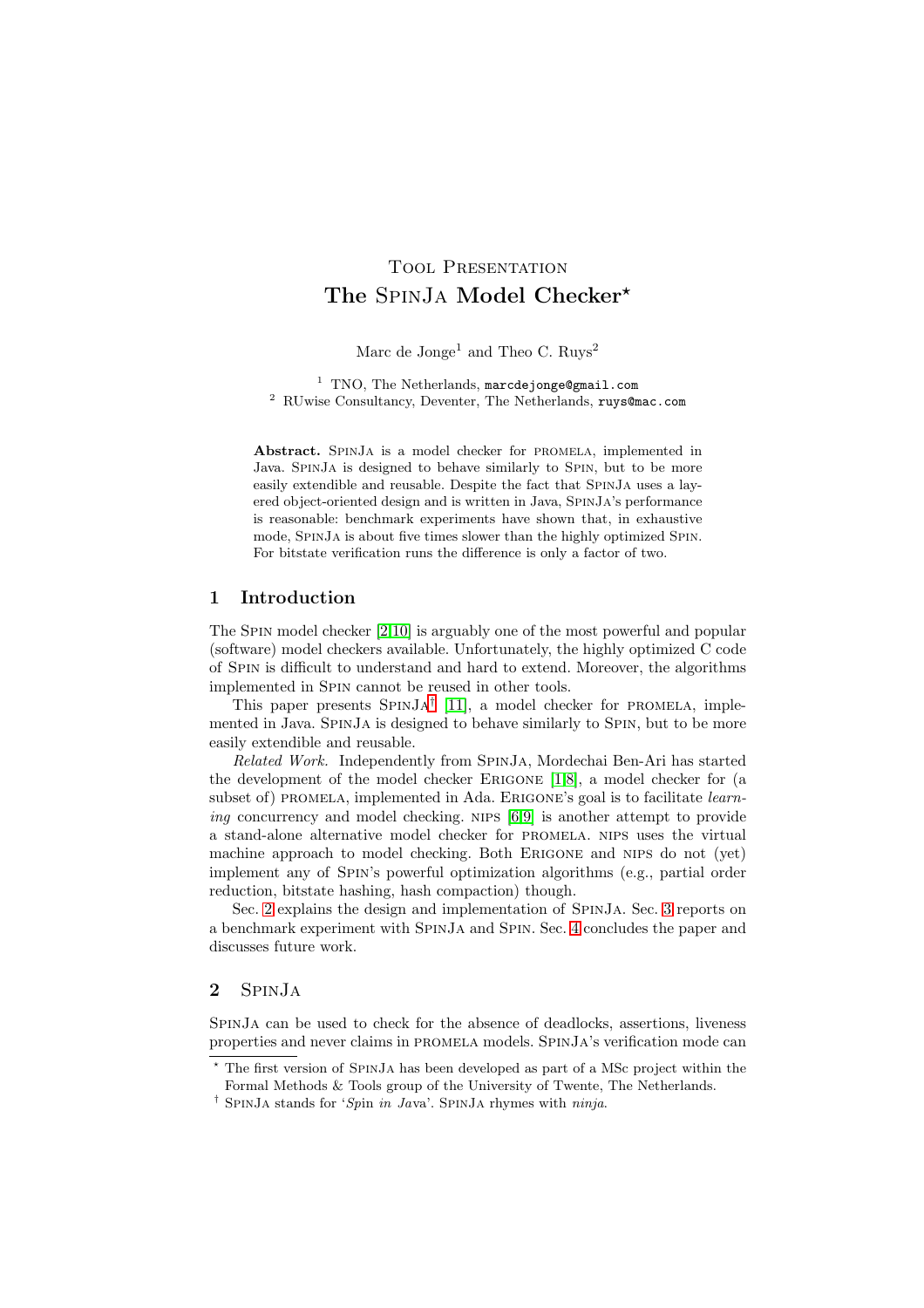#### 2 Marc de Jonge and Theo C. Ruys



<span id="page-1-0"></span>Fig. 1. Architecture of SpinJa.

exploit (nested) depth first search (DFS) or breadth first search (BFS). Bitstate hashing and hash compaction modes are also supported. Furthermore, Spin's partial order reduction and statement merging are implemented. SpinJa can also be used for simulation. To enable or disable features, SpinJa uses the same syntax for options as SPIN. And the output of SPINJA also mimics SPIN: seasoned SPIN users should feel right at home.

SpinJa supports a large subset of the promela language. Currrently, the following aspects of the promela language are not yet supported: the unless statement, typedef definitions, non-fifo communication, and embedded C code.

#### Design

The research question behind the development of SpinJa was the following: 'Is it possible to re-implement the core of Spin in Java using a extendible objectoriented design while being competitive in terms of memory consumption and runtime behaviour?' Beforehand – given the folklore about Java's infamous lack of speed, compared to  $C/C++$  – we would have been happy if SPINJA would turn out to be a single order of magnitude slower than Spin.

From the start we have committed ourselves to Java and a clean objectoriented approach. This section only sketches the design of SpinJa; please refer to [\[3\]](#page-4-8) for a detailed description.

Fig. [1](#page-1-0) shows the high-level architecture of SpinJa. SpinJa follows the same principle as Spin: given a promela model as input, a verifier program is generated: PanModel.java. The SPINJA library, which is used by PanModel.java, consists of two parts: a PROMELA specific part and a generic part. The complete SpinJa package (i.e., compiler and library) is supplied as a single Java jar-file.

For the design and implementation of SpinJa we have adopted the conceptual framework for explicit-state model checkers as developed by Mark Kattenbelt et.al. [\[5\]](#page-4-9). This layered framework is more flexible than the 'black box' approach of conventional model checkers. Fig. [2](#page-2-0) shows the layered model as implemented in SpinJa. Each layer extends the layer below it and adds more functionality. This is achieved through inheritance. This way the different parts of the model checker are loosely coupled. This increases the maintainability and reusability of the whole system.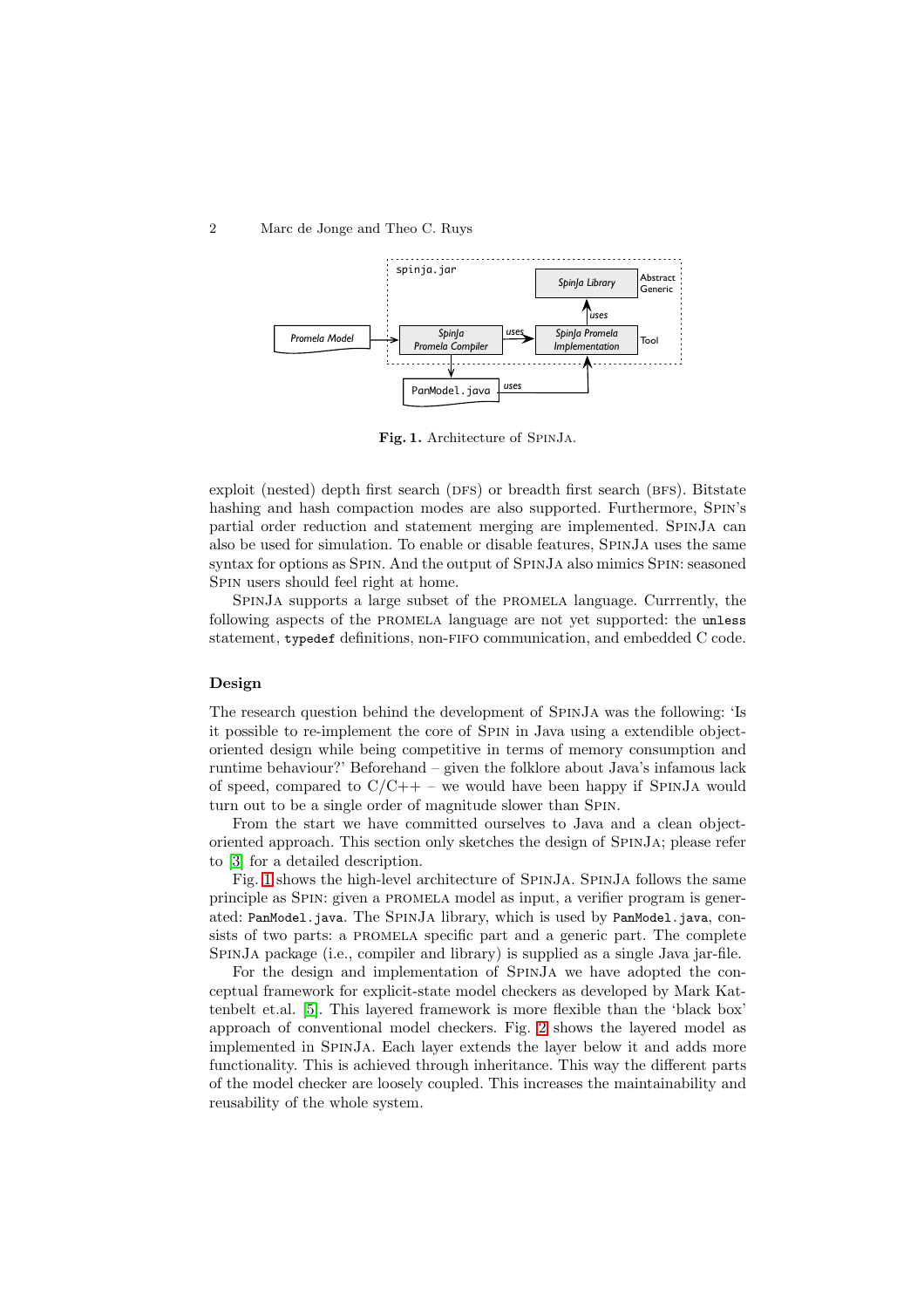

<span id="page-2-0"></span>Fig. 2. Layered design of SpinJa.

Generic layer. The Generic layer is the lowest layer. A Model is responsible for generating all the states at run-time. The Model knows how to take Transitions from one state to the next. On the basis of just State and Transition objects, several important algorithms are implemented within the generic layer: search (DFS, BFS) and simulation algorithms, storage methods, hashing methods.

Abstract layer. The Abstract layer extends on the Generic layer by adding concurrency to the model: a ConcurrentModel is a collection of Processes which are Model objects themselves. The class PartialOrderReduction changes the way the set of successor transitions of a ConcurrentModel are being computed. The Generic and Abstract layers are completely independent from the promela language and could serve as the basis for any explicit-state model checker.

Tool Layer. Within the Tool layer the abstract PromelaModel is defined which forms the blueprint for the generated Java verifier PanModel. The PromelaModel, for example, knows how to create and terminate promela proctypes and how to add Channel objects.

Compiler. The SpinJa promela compiler is responsible for translating the promela specification to the generated Java program: PanModel. Much effort has been put into implementing the same semantics for PROMELA as SPIN does: in almost all cases, the resulting automata of the SpinJa compiler are the same as the ones that Spin produces. Consequently, for most promela models, the number of states and transitions traversed by SpinJa and Spin are the same.

Implementation. The current version of SpinJa is version 0.9. SpinJa is released as open-source under the Apache 2.0 license and is available from [\[11\]](#page-4-2). The development took roughly one man year of work (i.e., [\[4\]](#page-4-10) and [\[3\]](#page-4-8)). The code base of SpinJa 0.9 consists of 144 files, 25k loc and its size is 1100Kb. By comparison,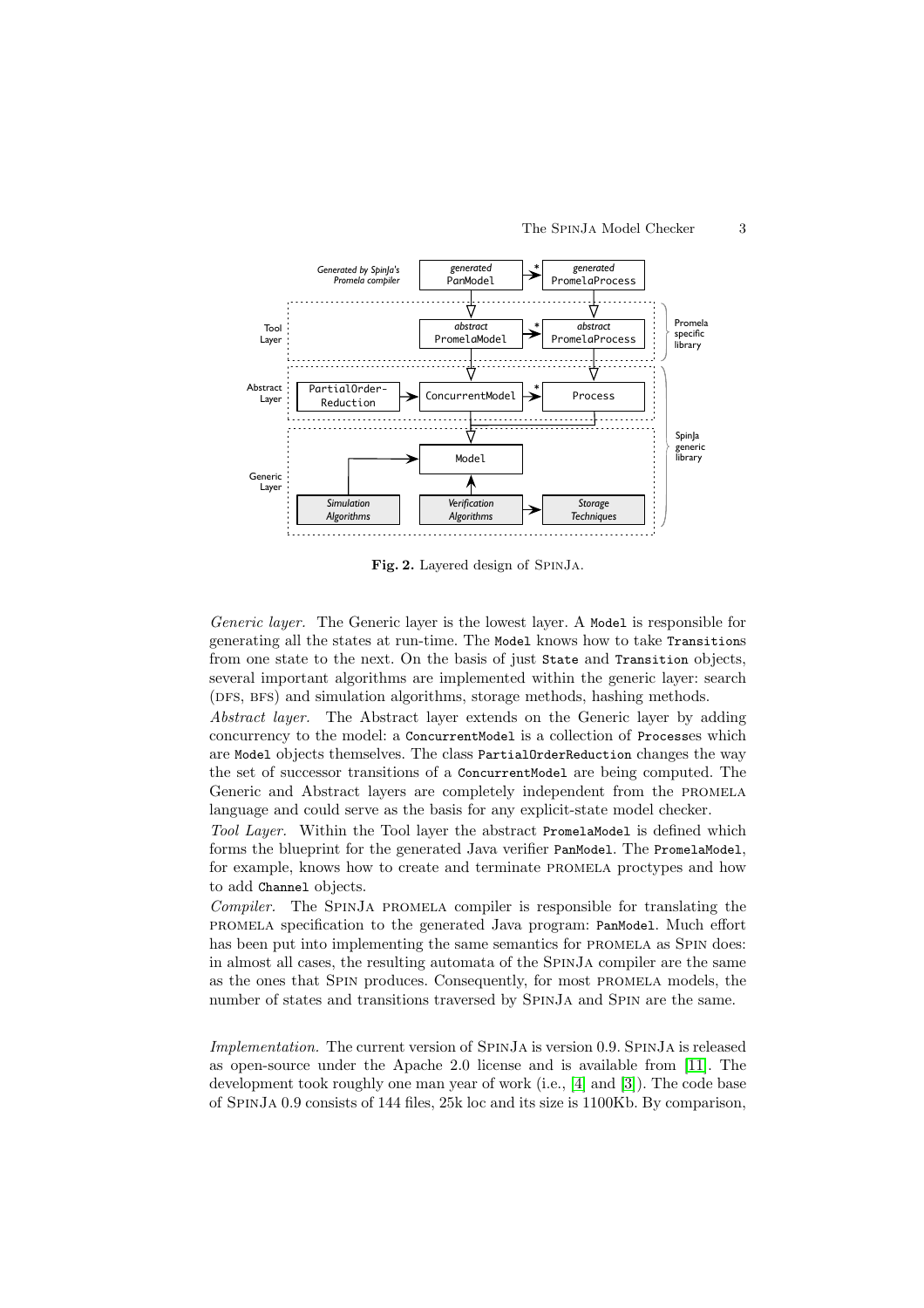#### 4 Marc de Jonge and Theo C. Ruys

|                                                                             |                   |                         |      |      |       | ms SPINJA RPIN 20 -02 with -02 -02 with -02) |             |  |  |
|-----------------------------------------------------------------------------|-------------------|-------------------------|------|------|-------|----------------------------------------------|-------------|--|--|
| <i>verification mode</i>                                                    | $\sigma$ states   | n transitions           |      |      |       |                                              |             |  |  |
| Exhaustive, with POR                                                        | $4.2 \times 10^6$ | $19.9 \times 10^6$      | 38.7 | 14.8 | 8.63  | $2.6\times$                                  | $4.5\times$ |  |  |
| Exhaustive, no POR                                                          | $4.2 \times 10^6$ | $20.2 \times 10^6$      | 38.4 | 13.9 | 8.06  | $2.8\times$                                  | $4.8\times$ |  |  |
| Bitstate Hashing (with POR)                                                 | $4.2 \times 10^6$ | $19.9\times10^{6}$ 21.3 |      | 17.0 | 10.67 | $1.3\times$                                  | $2.0\times$ |  |  |
| Hash Compaction (with POR)  $4.2 \times 10^6$   $19.9 \times 10^6$   $20.5$ |                   |                         |      | 14.7 | 8.56  | $1.4\times$                                  | $2.4\times$ |  |  |

<span id="page-3-1"></span>Table 1. Summary of benchmark experiments: SPINJA vs. SPIN  $(no -O2$  and with  $-O2)$ . Running times are in seconds.

Spin 5.2.4 consists of 48 files, 48k loc and is 1200Kb and Erigone 2.1.5 consists of 71 files, 8k loc and is 300Kb.

# <span id="page-3-0"></span>3 Experiments

As mentioned in Sec. [2,](#page-0-1) we are interested in how a Java verifier generated by SpinJa compares with the C verifier generated by Spin with respect to time and memory consumption. In this section we report on a benchmark experiment. For this paper, we have used ten medium size promela models from the beem benchmark suite [\[7\]](#page-4-11): at.4, elevator2.3, fischer.6, hanoi.3, loyd.2, mcs.3, peterson.4, sorter.3, szymanski.4 and telephony.4.

We compared SPIN against SPINJA in (i) a default exhaustive safety run, (ii) with partial order reduction (por) disabled, (iii) in bitstate hashing mode (with -k3 -w31), and (iv) in hash compaction mode. We considered two versions of Spin's pan verifier: (i) default compilation without optimizations and (ii) a compilation with gcc's -O2 optimization option set. All runs were limited to 1Gb of memory and a depth of  $1.2 \times 10^6$  steps. All models could be verified completely except for *hanoi.3* which requires an even larger depth. The experiments were run on an Apple MacBook 2.4Ghz Intel Core 2 Duo, with 4Gb of RAM, running Mac OS X 10.5.8, with SPIN 5.2.4, SPINJA 0.9, gcc 4.2.1 and Java 1.6.0.17.

Table [1](#page-3-1) summarizes the *averages* (i.e.  $\oslash$ ) of running the verifiers: the number of states, the number of transitions and the running time (i.e., user time) of the verifiers in the various verification modes. Generation and compilation time have not been taken into account. The last two columns list the average speed difference factor between SPINJA and SPIN *without* -02, and SPINJA and SPIN with  $-02$ . Several important observations can be made from Table [1:](#page-3-1)

- Spin's performance profits a lot from gcc's -O2 optimization option.
- Using Java for the implementation of a model checker seems acceptable: without  $-02$ , SPIN is less than three times faster than SPINJA.
- SpinJa is surprisingly close to Spin for the two approximate verification modes: the difference in speed is only a factor of two.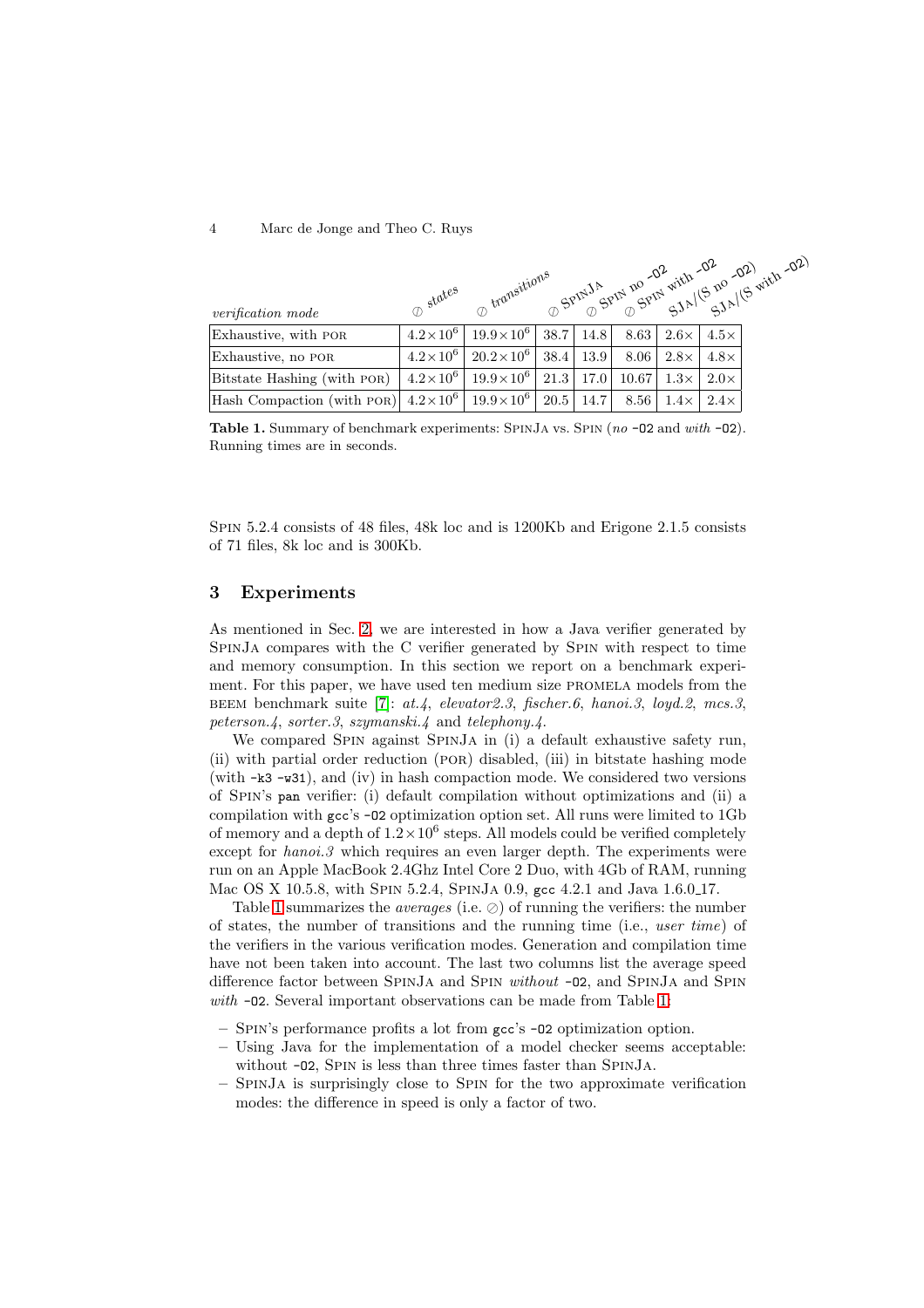We do not report on the memory consumption of the verifiers in Table [1.](#page-3-1) The reason for this is that there is no substantial difference between SpinJa and Spin with respect to memory. In most cases, SpinJa needs slightly less memory than Spin though.

For a more extensive benchmark comparison between Spin 5.1.6 and SpinJa 0.8 (under Windows XP and using Microsoft's C compiler) we refer to [\[3\]](#page-4-8).

# <span id="page-4-7"></span>4 Conclusions

In this paper we presented SpinJa, a model checker for promela, implemented in Java. Due to its layered, object-oriented design we believe that the design and implementation of SpinJa is clear, readable and extensible. Compared to the highly optimized C-based Spin, the Java-based SpinJa is clearly slower. For bitstate hashing mode, however, the difference is only a factor of two. To extend the usability of SpinJa further, several improvements are planned:

- Support for the missing promela features.
- Support for modelling languages other than promela.
- Implementation of Spin's -DREVERSE, -DP RAND, -DT REVERSE and -DT RANDOM to increase the coverage of bitstate hashing verification runs.
- Improvement of SpinJa's explicit-state storage algorithms.
- Support for embedding Java code (similar to the support for C code in Spin); this would make it possible to use SpinJa to model check Java applications.
- Development of a code generator for promela on basis of SpinJa's generated verifier code.

# <span id="page-4-3"></span>References

- 1. M. Ben-Ari. Teaching Concurrency and Model Checking. In C. S. Pasareanu, editor, Proc. of SPIN 2009, LNCS 5578, pages 6–11. Springer, 2009.
- <span id="page-4-0"></span>2. G. J. Holzmann. The Spin Model Checker – Primer and Reference Manual. Addison-Wesley, Boston, Massachusetts, USA, 2004.
- <span id="page-4-8"></span>3. M. de Jonge. The SpinJ Model Checker. Master's thesis, University of Twente, Enschede, The Netherlands, September 2008.
- <span id="page-4-10"></span>4. M. A. Kattenbelt. Towards an Explicit-State Model Checking Framework. Master's thesis, University of Twente, Enschede, The Netherlands, September 2006.
- <span id="page-4-9"></span>5. M. A. Kattenbelt, T. C. Ruys, and A. Rensink. An Object-Oriented Framework for Explicit-State Model Checking. In Proc. of VVSS 2007, Eindhoven, The Netherlands, March 2007, TUE Computer Science Reports, Nr. 07-04, pages 84–92, 2007.
- <span id="page-4-5"></span>6. M. Weber. An Embeddable Virtual Machine for State Space Generation. In D. Bosnacki and S. Edelkamp, editors, Proc. of SPIN 2007, LNCS 4595, pages 168–185. Springer, 2007.
- <span id="page-4-11"></span>7. BEEM: BEnchmarks for Explicit Model checkers. <http://anna.fi.muni.cz/models/>.
- <span id="page-4-6"></span><span id="page-4-4"></span>8. Erigone. <http://code.google.com/p/erigone/>.
- <span id="page-4-1"></span>9. nips. <http://www.ewi.utwente.nl/~michaelw/nips/>.
- <span id="page-4-2"></span>10. Spin. <http://spinroot.com/>.
- 11. SpinJa. <http://code.google.com/p/spinja/>.